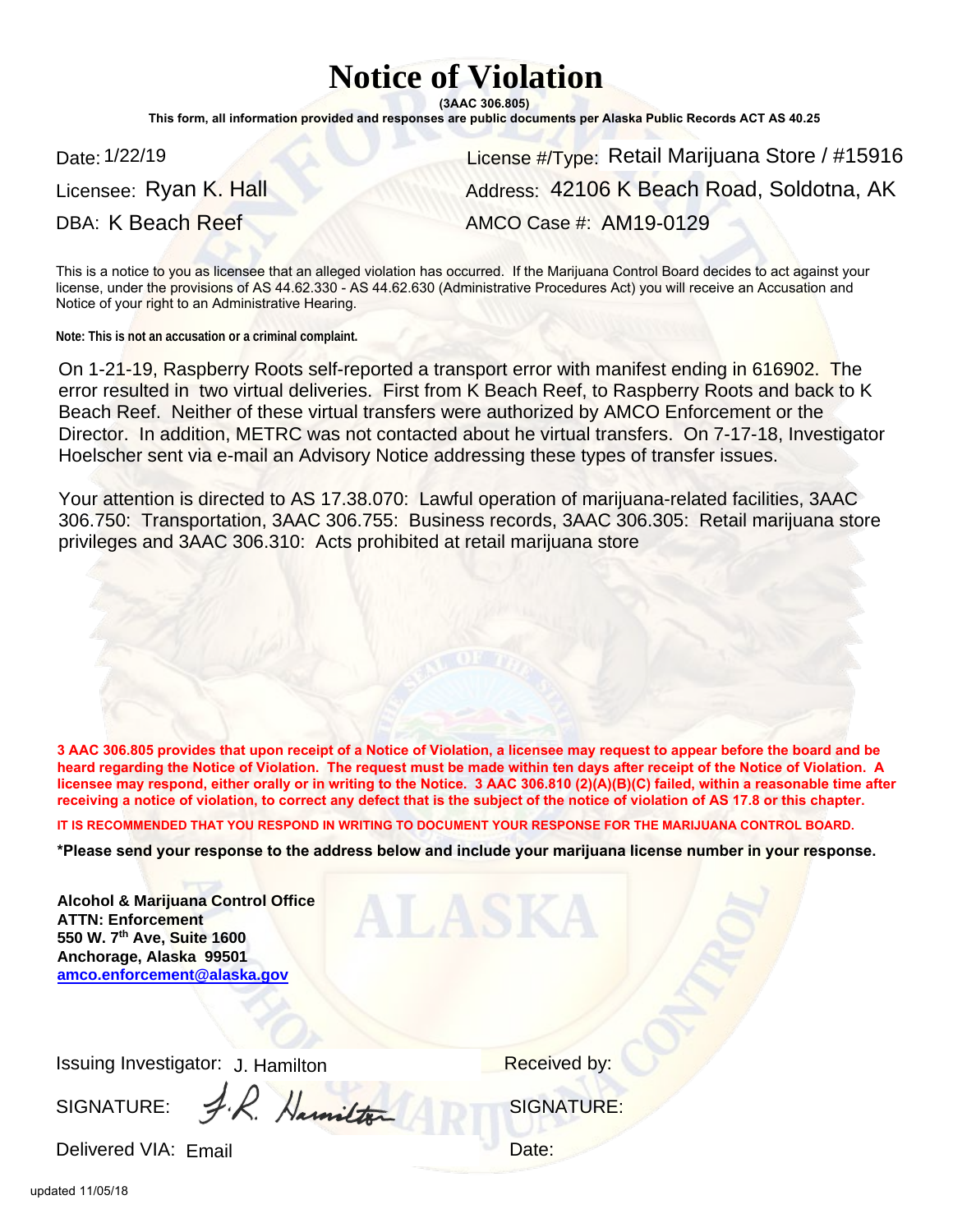Case# AM19-0129

Hello AMCO,

I am writing this email because it has been recommended by you that I respond in writing to a Notice of Violation.

The notice of the alleged violation was delivered to me a week prior to this correspondence.

It has been brought to my attention that I violated the law when I took it upon myself to correct a clerical error that was discovered immediately after receiving a shipment from a concentrate producer.

The concentrate company sent me a shipment that stated its products' weights as grams, and not shipped as units. This company produces half gram units and accidentally mistook converting the weight. This resulted in my company virtually accepting twice the amount of actual shipped weight. This happened late afternoon on a Sunday. As soon as I started to move the inventory into my POS system the mistake was discovered and I contacted the shipping company to remedy this clerical issue.

The known industry solve for this type of mistake is to "virtually" transfer the weight back to the originator, have it adjusted, and then resend the units "Virtually" back to its destination.

The solve seemed to be an extremely legit and legal way to fix this clerical error. Being that it was late on a Sunday night and that a reasonable fix for this issue had presented itself by a more experienced licensee I decided to take part in resolving my inventory imbalance.

I never one time considered this to be " Backflow". The inventory that was sent back was virtually created and never actually existed. Surely the intent of the law means that I can't physically send products to a concentrate factory from my retail, I understand this and would never break the law to do it. I understand the chain of custody and directional flow of product and always follow the laws stating such.

In good faith this incident was self reported by the participating licensee to include the AMCO with this ever so common industry issue and METRC's know solve for it.

Disregarding any of my thoughts aforementioned, I wont be participating in any "virtual" transfers ever again without written consent by the board or until the law is more defined in doing so.

in best regards,

Ryan K. Hall K Beach Reef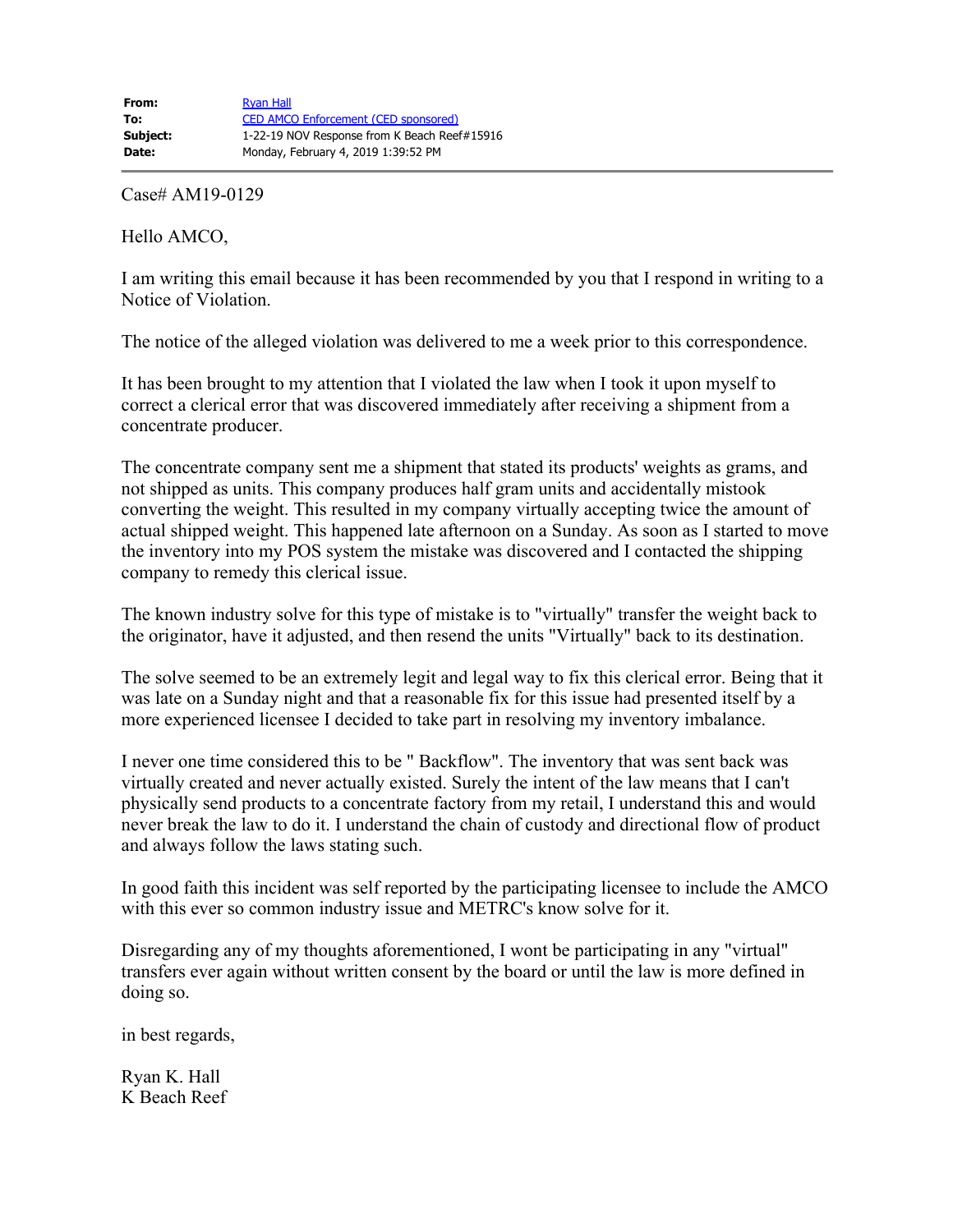written Explanation

K Beach Reef Retail recreved a "Notre et Voulation" on 1/22/19.

This issue has been addressed and resolved. I've included a copy of this violation.

Jail 6/20/19

AMCO **JUN 2 4 201**